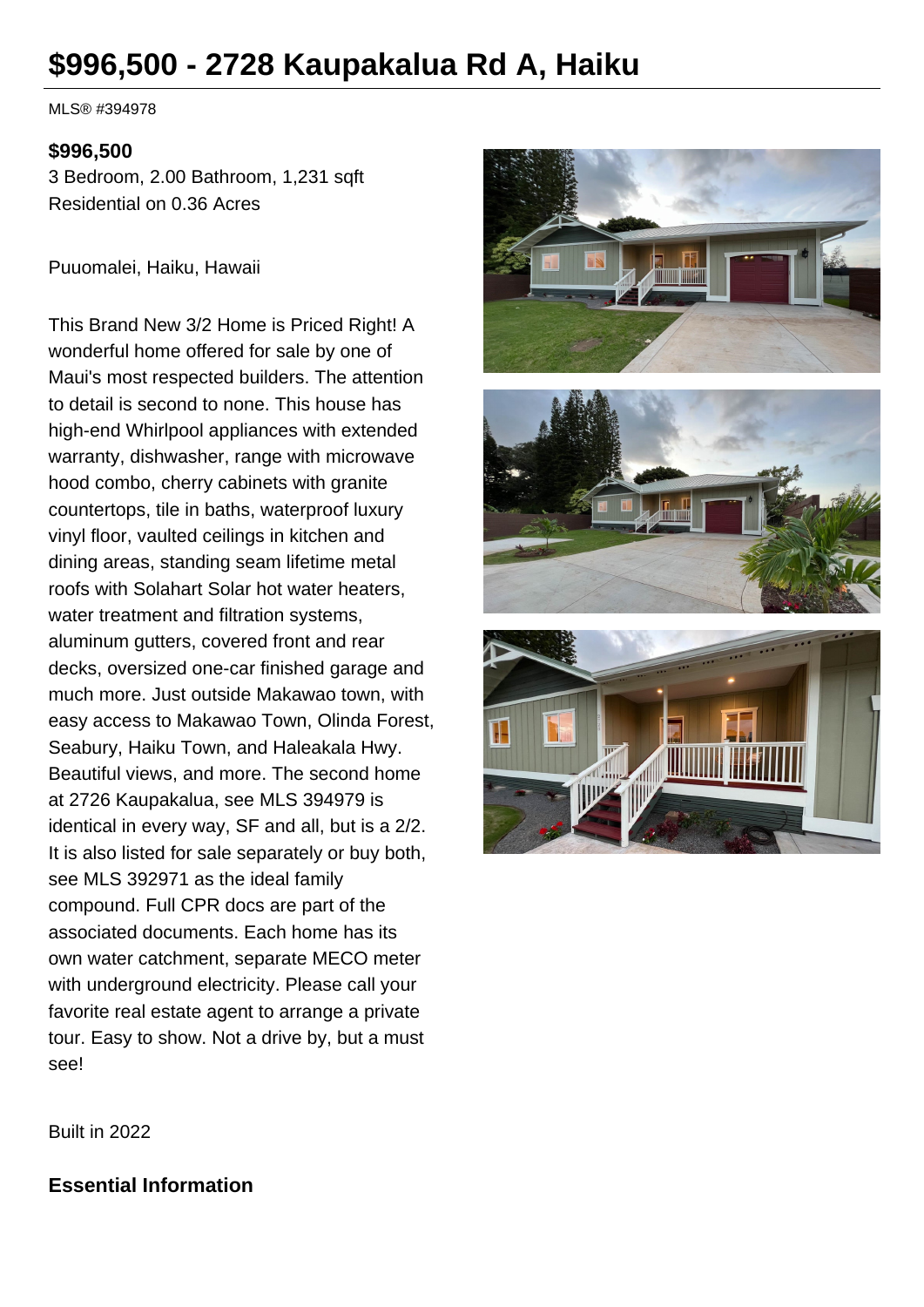| MLS@#              | 394978                  |
|--------------------|-------------------------|
| Price              | \$996,500               |
| <b>Bedrooms</b>    | 3                       |
| <b>Bathrooms</b>   | 2.00                    |
| Square Footage     | 1,231                   |
| <b>Land Tenure</b> | <b>Fee Simple</b>       |
| Acres              | 0.36                    |
| <b>Year Built</b>  | 2022                    |
| <b>Type</b>        | Residential             |
| Sub-Type           | Single Family           |
| <b>Style</b>       | 1 Story                 |
| <b>Status</b>      | Pending - Cont. To Show |

# **Community Information**

| Address      | 2728 Kaupakalua Rd A |
|--------------|----------------------|
| Area         | Haiku                |
| Subdivision  | Puuomalei            |
| City         | Haiku                |
| <b>State</b> | Hawaii               |
| Zip Code     | 96708                |
|              |                      |

## **Amenities**

| <b>Utilities</b>      | Catch Water, Underground Electricity, Telephone, TV Cable |
|-----------------------|-----------------------------------------------------------|
| <b>Features</b>       | Wall/Fence                                                |
| <b>Parking Spaces</b> |                                                           |
| View                  | Other                                                     |
| Waterfront            | None                                                      |

#### **Interior**

| <b>Interior</b>   | Laminate                                                                                                                                                                        |
|-------------------|---------------------------------------------------------------------------------------------------------------------------------------------------------------------------------|
| Interior Features | Auto Garage Door Opener, Ceiling Fan(s), Dishwasher, Disposal, Dryer,<br>Microwave, Range, Refrigerator, Smoke/Heat Detector, Solar Water<br>Heating, TV Cable, Washing Machine |

## **Exterior**

| Roof         | Aluminum/Steel          |
|--------------|-------------------------|
| Construction | Double Wall, Wood Frame |

#### **School Information**